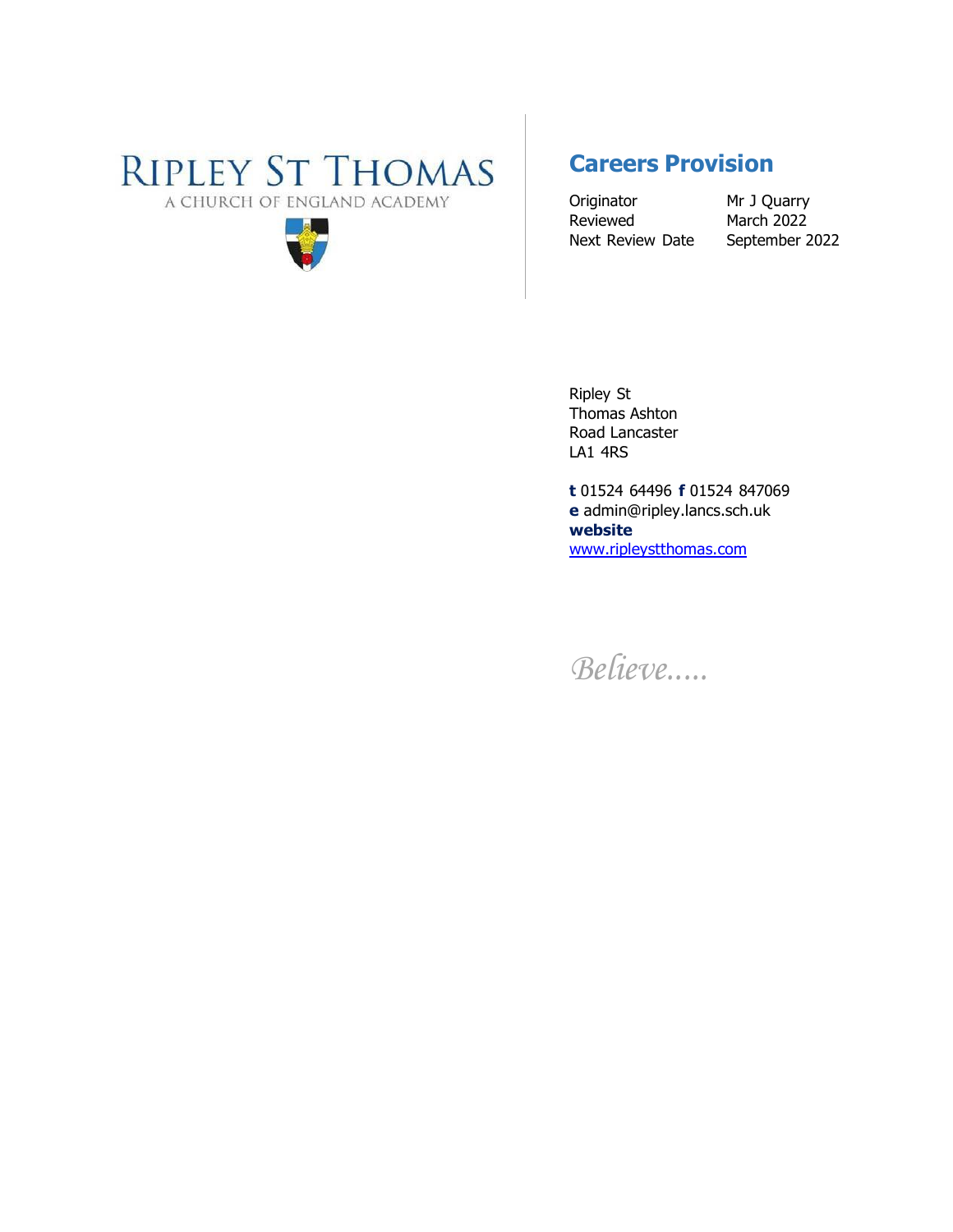# **Careers Provision at Ripley St Thomas Church of England Academy**

#### **Introduction**

This policy statement sets out the school's arrangements for managing the access of providers to pupils at the school for the purpose of giving them information about the provider's education or training offer. This complies with the school's legal obligations under Section 42B of the Education Act 1997.

### **Aims and Objectives**

The Careers Education Information, Advice and Guidance Policy at Ripley St Thomas Academy has been developed to incorporate the aims of the academy and recent initiatives in careers education. The planned programme of study helps our students to understand their interests, strengths and weaknesses in relation to the world of work and lifelong education. Students also learn about different careers and opportunities for training, apprenticeships and volunteering.

It is our aim to fully embed careers within the curriculum in all areas to enable students to have a clear overview of how their subject areas can impact on their future decisions. This will raise aspirations, attainment and achievement.

### **Entitlement**

Our role is to ensure that students receive support and quality information, advice and guidance to enable them to make informed choices and decisions for their future transitions. Ripley St Thomas Academy provides access to impartial and independent information and guidance about the range of education and training options that are available to help young people achieve their ambitions.

Ripley St Thomas Academy will be free to make arrangements for careers guidance that fit the needs and circumstances of our students, and work, as appropriate, in partnership with external and expert providers in line with Department for Education (Careers Guidance and Access for Education and Training Providers 2018 - Statutory guidance for governing bodies, school leaders and school staff) and Gatsby Benchmarks:

- 1. A stable Careers Programme Ripley St Thomas Academy will have an embedded programme of careers education and guidance that is known and understood by students, parents, teachers, governors and employers.
- 2. Learning from Careers and Labour Market Information every student and their parents will have access to good quality information about future study options and labour market opportunities. They will have the support of an informed advisor to make best use of available information.
- 3. Addressing the needs of each student our students do have different career guidance needs at different stages. Opportunities for advice and support, will be tailored to the needs of every student. Our careers programme will embed equality and diversity considerations throughout.
- 4. Linking curriculum learning to careers all teachers should link curriculum learning with careers, and STEM subject teachers should highlight the relevance of STEM subjects for a wide range of future career paths.
- 5. Encounters with employers and employees every student should have multiple opportunities to learn from employers about the world of work, employment and the skills that are valued in the workplace. This will be through a range of enrichment activities including visiting speakers, mentoring and enterprise schemes.
- 6. Experiences of workplaces every student will develop first-hand experiences of the workplace through work visits, work shadowing and work experience in Year 10, to help their exploration of career opportunities and expand their networks.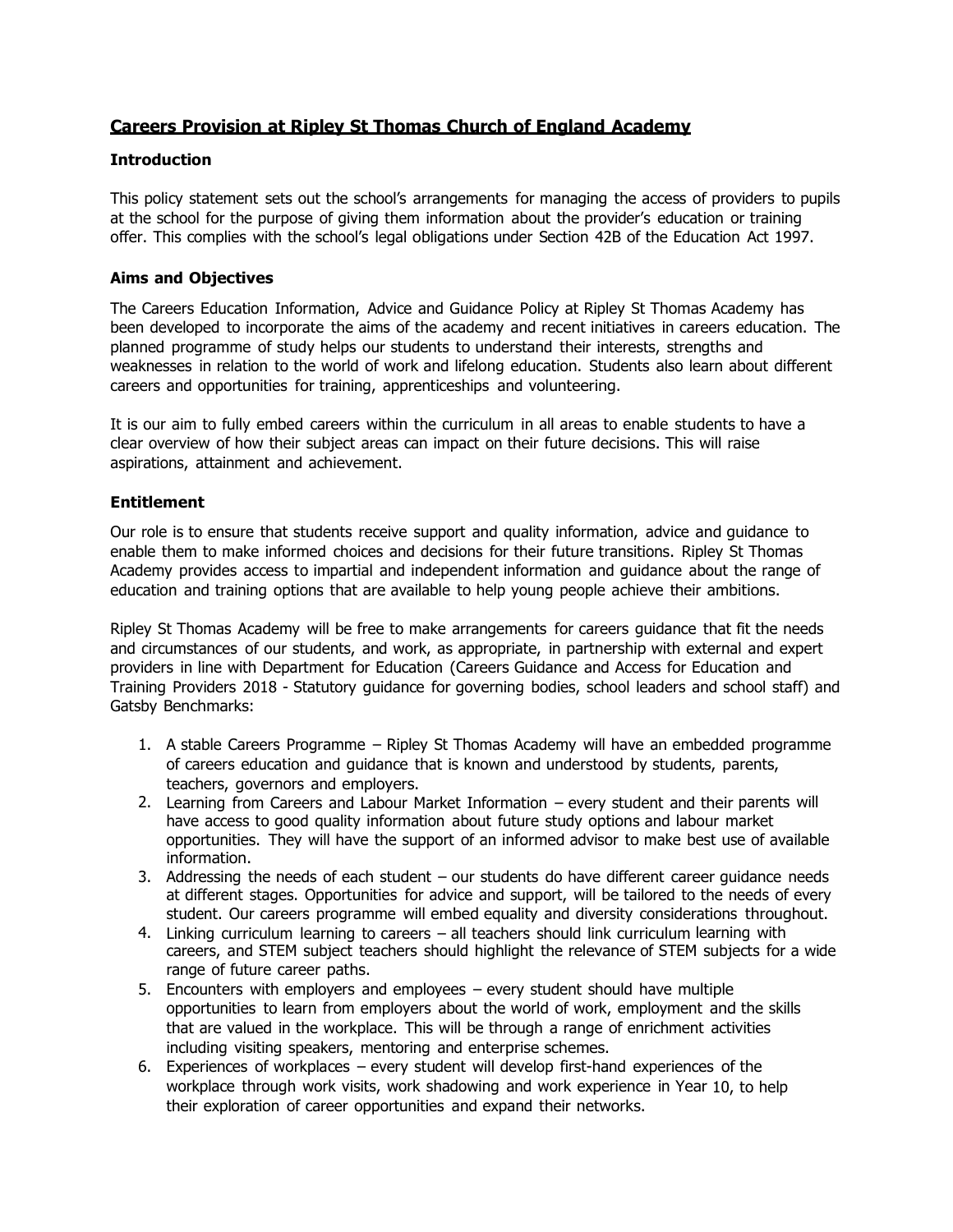- 7. Encounters with Further and Higher Education all students should understand the full range of learning opportunities that are available to them. This includes both academic and vocational routes and learning in schools, colleges, universities, and apprenticeships.
- 8. Personal Guidance every student has the opportunity to see a qualified careers guidance practitioner. This advisor is available whenever significant study or career choices are being made and timed to meet students' individual needs from Year 7 to Year 11. This can be done through Careers Guidance specific appointments.

Ripley St Thomas Academy has access to independent face-to-face careers guidance to enable the most suitable support for students to make successful transitions, particularly students from disadvantaged backgrounds. Careers guidance for students with SEND should be based on the students' own aspirations, abilities and needs, and students with EHC plans be additionally supported through the SEND local offer by the Local Authority through annual reviews and 1:1 support (Special Educational Needs and Disability Code of Practice).

Careers guidance will be presented in an impartial manner and promote the best interests of the students to whom it is given. Careers guidance will include information on all options available in respect of 16-18+ education or training, including Apprenticeships and other work-based education and training options.

Ripley St Thomas Academy will provide information, when appropriate to local authority support services. Ripley St Thomas Academy will work with these partners and local authorities to ensure stakeholders know what services are available, and how students can be referred for support.

#### **Our Provision**

The school's careers provision is outlined in appendix A. The emphasis at Ripley St Thomas Academy is on tailoring our approach for each year group and trying to ensure a progressive and expansive careers curriculum across Years 7 to 13.

#### **Responsibilities**

Ripley St Thomas Academy will decide the careers guidance provision to be made available based on the needs of students and the opportunities available in line with national entitlements. All students will have access to independent and impartial advice about all of the mainstream education, training and employment opportunities on offer, regardless of their individual circumstances. For those with learning difficulties and/or disabilities, this advice should also include information on the full range of specialist provision that is available.

#### **Curriculum**

Ripley St Thomas Academy offers a range of wider career related activities to offer students an insight into the world of work. These include engagement with local colleges and universities for first-hand experience of further and higher education and work relate experiences.

Ripley St Thomas Academy uses various methods to deliver the statutory guidance in the form of engaging learning challenges, mentoring, workplace visits, work experience, employer engagement and links with local higher and further education providers.

Every faculty within the academy has a dedicated member of staff to promote careers education within their curriculum. The Careers Champion role is to ensure students have access to careers education across all subjects.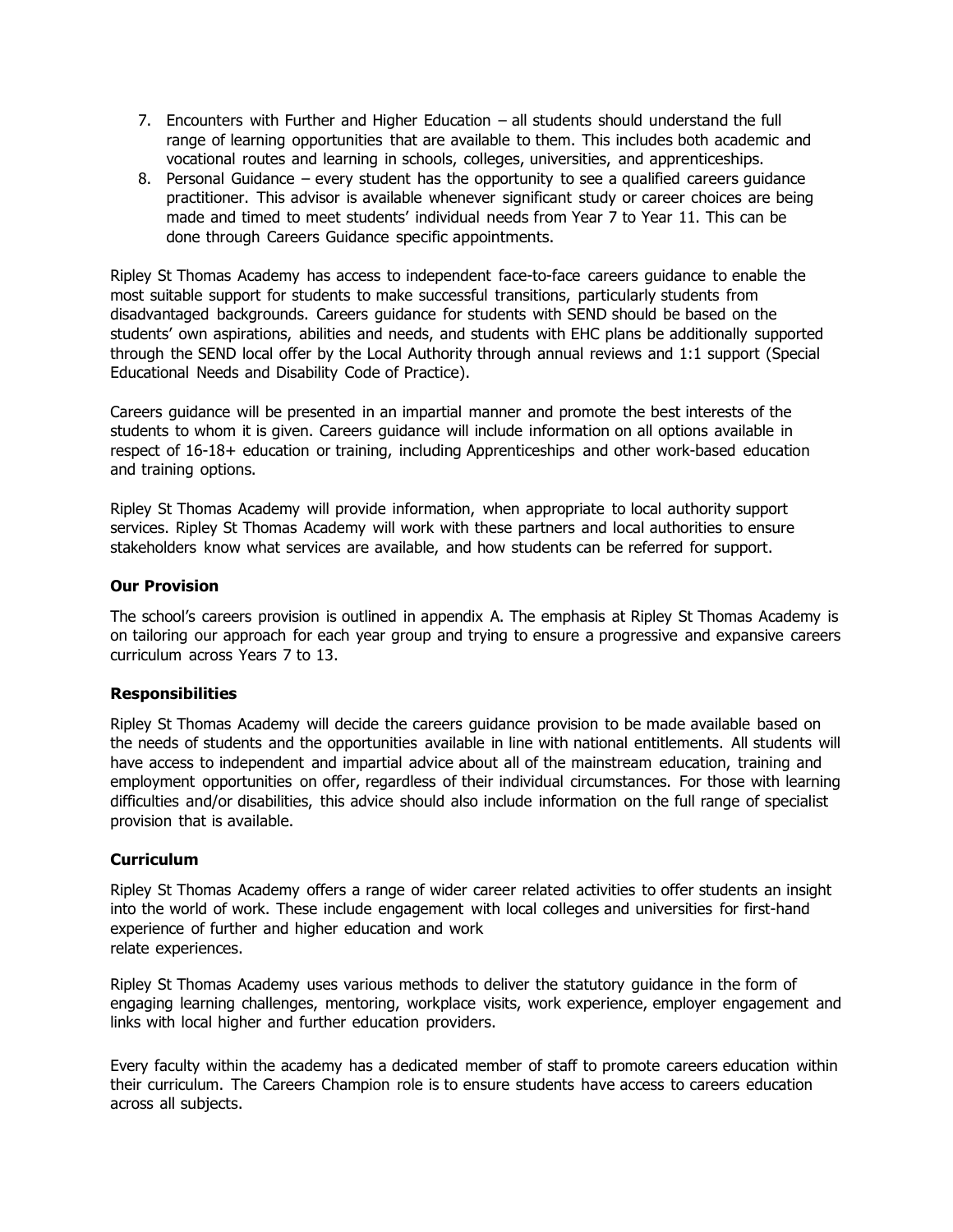#### **Monitoring, Evaluation and Review:**

Ripley St Thomas Academy constantly monitors, evaluates and reviews its impartial guidance to keep up to date with local and national trends to ensure the information is appropriate for its students. Responsibility for CEIAG is the Careers Lead, the Principal, Directors and Governors.

Ripley St Thomas Academy will consult with stakeholders in order to constantly evaluate and improve delivery of CEIAG.

#### **Staff Development**

Staff training needs are identified yearly. Specific CPD is delivered to those staff delivering careers within lessons as well as careers champions.

#### **Parents/Carers:**

Parents play an integral part in pupils' understanding of career choices and are encouraged to attend a range of career events including parents' evenings, transition planning, work experience and EHC Plan review.

Parents who are seeking further information or who would like to contribute to the Careers Education Programme should use the contact details for the School Careers Leader below:

#### **Mr J. Quarry Assistant Principal Tel:** 01524 64496

**Email:** [quarryj@ripley.lancs.sch.uk](mailto:quarryj@ripley.lancs.sch.uk)

The next review date for Careers Education will be September 2022.

A provider wishing to request access should contact the Ripley St Thomas CEIAG team on [RSTcareers@ripley.lancs.sch.uk](mailto:RSTcareers@ripley.lancs.sch.uk) or on 01524 64496.

The SLT lead for CEIAG development is Mr J. Quarry (Careers Lead). Our Careers Advisor is Ms A. Kirkbride.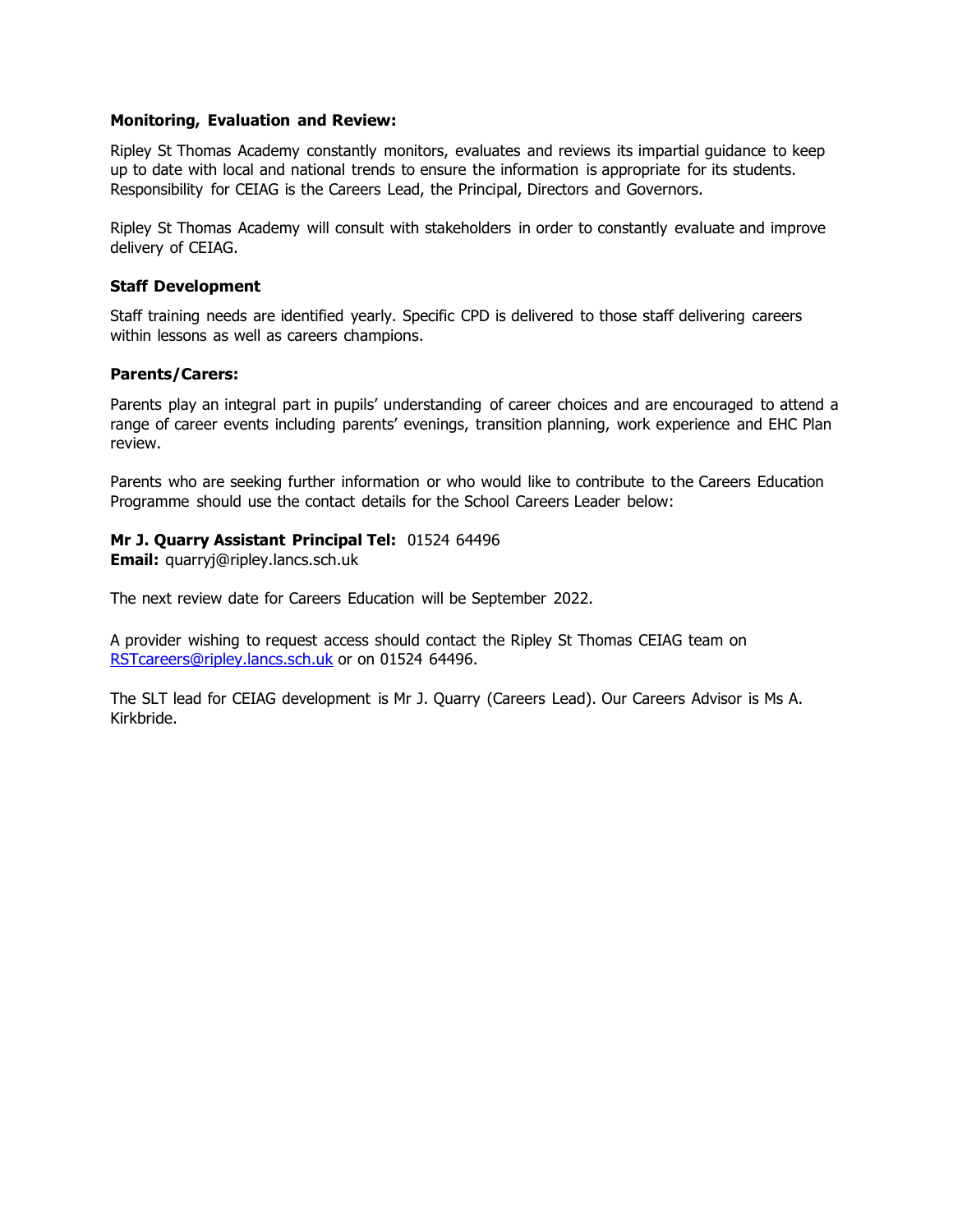

| Year | Term           | <b>Focus</b>                                                                                                                                                                                               | Assembly                                                                                                                                                                                                          | Careers Focus Week                            | PSHE and beyond                                                                                                                                               | Visits and Engagement                                                                                                                        |
|------|----------------|------------------------------------------------------------------------------------------------------------------------------------------------------------------------------------------------------------|-------------------------------------------------------------------------------------------------------------------------------------------------------------------------------------------------------------------|-----------------------------------------------|---------------------------------------------------------------------------------------------------------------------------------------------------------------|----------------------------------------------------------------------------------------------------------------------------------------------|
|      |                |                                                                                                                                                                                                            |                                                                                                                                                                                                                   | Introduction to careers and the world of work |                                                                                                                                                               |                                                                                                                                              |
|      | 1              | Why do people work?<br>The importance of work                                                                                                                                                              | 1A - Positive mindset $\&$ <b>1 - 18-22 October</b><br>Raising aspirations<br>(RBU)<br>1B - Employer assembly: careers<br>Working in a team /<br>Problem Solving<br>Confidence Building<br>Strengths & Weaknesses | : What is a career? /<br>Different types of   |                                                                                                                                                               |                                                                                                                                              |
| 7    | $\overline{2}$ | 'Employability Skills'<br>Communication, Problem-<br>solving, Leadership, Initiative, Week<br>Teamwork, Creativity,<br>Confidence, Motivation,<br>Technology,<br>Self-management, Financial<br>Management) | 2A - Employability Skills<br>2B -National Careers                                                                                                                                                                 | $2 - 7 - 11$ February                         | <b>National</b><br><b>Apprenticeship Week</b><br>(March 2022)<br><b>National Careers Week</b><br>(March 2022)<br>Women in Science<br><b>Week</b> (March 2022) | Author event<br>Becoming a writer                                                                                                            |
|      | 3              | Introduction to START digital<br>careers platform - register/log Meek<br>in and initial navigation around BB - Local Labour<br>the site.                                                                   | <b>3A - British Science</b><br>Markets                                                                                                                                                                            | 3 - 23-27 May                                 | <b>PSHE 4: Introduction</b><br>lto careers<br>land the wider world:<br>Careers Employability<br>eadership<br>How to choose a career                           | <b>Barclays Life Skills</b><br>(May-June 2022)<br><b>Money-Wise</b><br>Financial Tutoring, The<br>importance of budgeting<br>Nationwide Bank |

Careers section of the school website https://ripleystthomas.com/curriculumoverview/careers/ Careers section on Firefly https://ripley.fireflycloud.net/browse-resources/careers Careers noticeboard next to Learning Support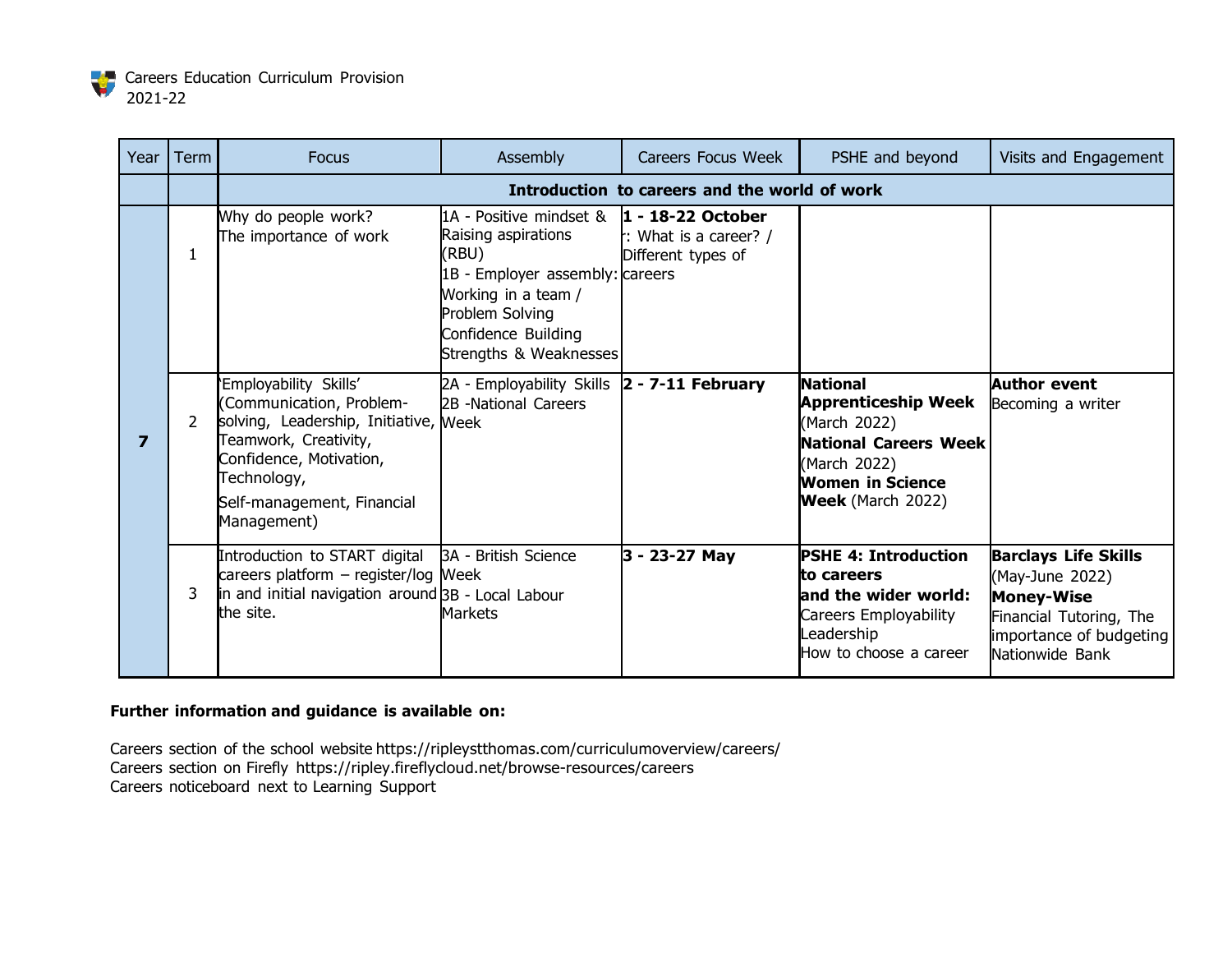

| Year | Term | <b>Focus</b>                                                                                                                                              | Assembly                                                                   | <b>Careers Focus Week</b>                                                                                                                                      | PSHE and beyond                                                                                                      | <b>Visits and Engagement</b>                                                                         |
|------|------|-----------------------------------------------------------------------------------------------------------------------------------------------------------|----------------------------------------------------------------------------|----------------------------------------------------------------------------------------------------------------------------------------------------------------|----------------------------------------------------------------------------------------------------------------------|------------------------------------------------------------------------------------------------------|
|      |      |                                                                                                                                                           |                                                                            | <b>Enhancing your Employability</b>                                                                                                                            |                                                                                                                      |                                                                                                      |
|      |      | Challenging careers stereotypes 1A - Stereotypes (STy)<br>Female apprentice<br>opportunities<br>Equal opportunities<br>Discrimination in the<br>workplace | $1B -$ Equal<br>opportunities in the<br>workplace                          | 1 - 18-22 October<br>Tutor: Digital Footprint                                                                                                                  | <b>International</b><br><b>Volunteering Week</b><br>(Dec 2021)                                                       | Challenging career<br>stereotypes: Girls'<br>Cyber First - Careers in<br>the tech and cyber<br>world |
| 8    | 2    | 21st Century Jobs and changing 2A - Renewal Energy<br>patterns of employment<br>(specific reference to<br>Apprenticeships)                                | Careers (Victoria Hatch -<br>L&M College)<br>2B - National Careers<br>Week | $2 - 7 - 11$ February<br>Tutor: Jobs for the future <b>Apprenticeship Week</b><br>lWhat is an<br>apprenticeship?<br>All about apprenticeships Women in Science | <b>National</b><br>(March 2022)<br><b>National Careers Week</b><br>(March 2022)<br><b>Week</b> (March 2022)          |                                                                                                      |
|      | 3    | Careers and opportunities in the 3A - British Science Week 3 - 23-27 May<br><b>STEM</b> sector<br><b>STEM</b> ambassadors<br>Impact of Digital Footprint  | 3B - Local Labour Markets                                                  |                                                                                                                                                                | <b>PSHE 5: Careers in</b><br><b>STEM</b><br>Opportunities in the<br>STEM sector led by<br>local STEM<br>lambassadors | <b>STEM ambassadors</b>                                                                              |

Careers section of the school website <https://ripleystthomas.com/curriculumoverview/careers/>

Careers section on Firefly <https://ripley.fireflycloud.net/browse-resources/careers>

Careers noticeboard next to Learning Support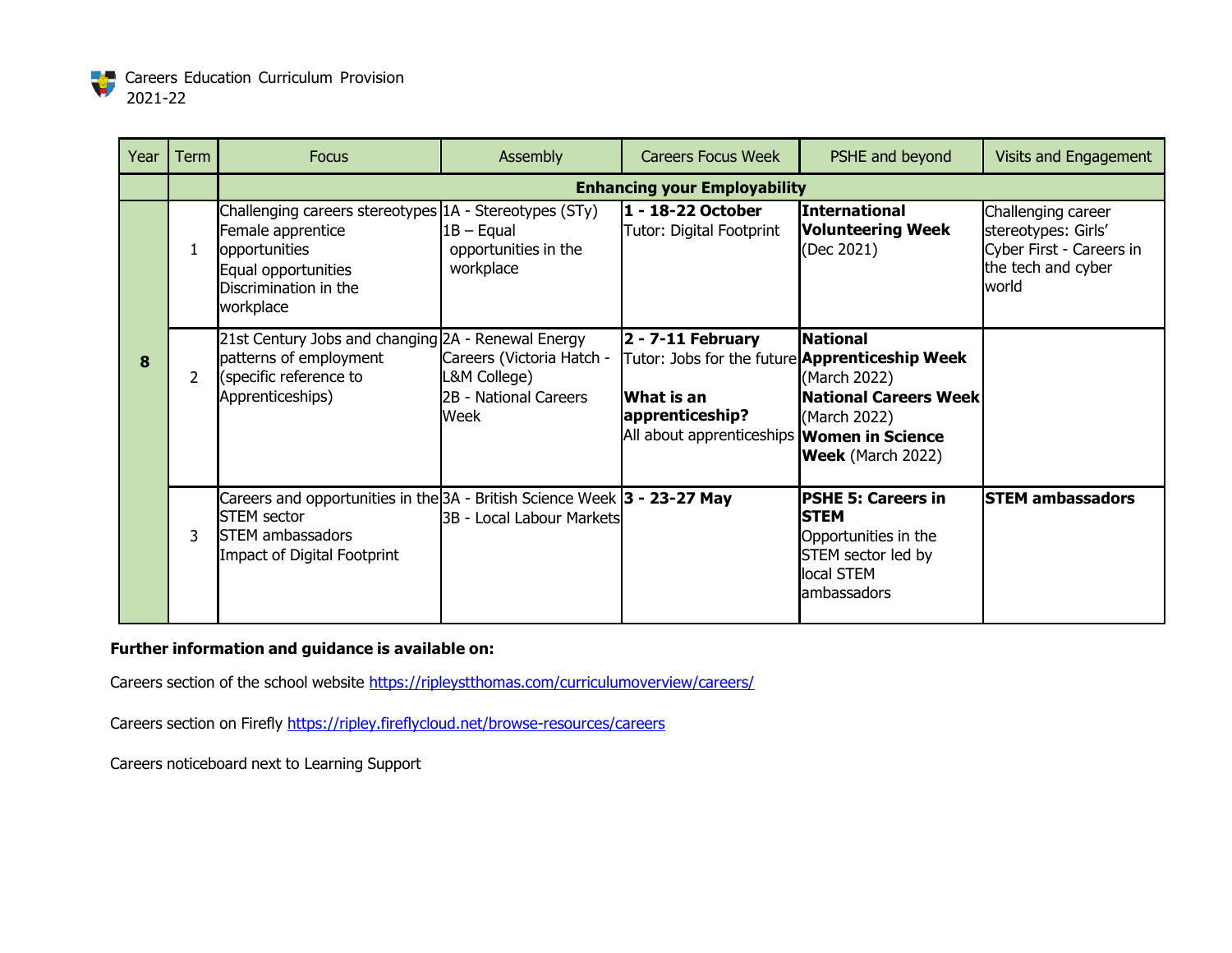

| Year | Term           | <b>Focus</b>                                                                                                                                   | <b>Assembly</b>                                                                                                                                                | <b>Careers Focus Week</b>                                                                                                                                                                                          | PSHE and beyond                                                                                                                                                                                                                                                                                                                                      | <b>Visits and Engagement</b>                                                                                                                                                                                                   |
|------|----------------|------------------------------------------------------------------------------------------------------------------------------------------------|----------------------------------------------------------------------------------------------------------------------------------------------------------------|--------------------------------------------------------------------------------------------------------------------------------------------------------------------------------------------------------------------|------------------------------------------------------------------------------------------------------------------------------------------------------------------------------------------------------------------------------------------------------------------------------------------------------------------------------------------------------|--------------------------------------------------------------------------------------------------------------------------------------------------------------------------------------------------------------------------------|
|      |                |                                                                                                                                                |                                                                                                                                                                | Preparing for GCSE Options - what it means for my career                                                                                                                                                           |                                                                                                                                                                                                                                                                                                                                                      |                                                                                                                                                                                                                                |
|      | $\mathbf{1}$   | Why is the year before GCSEs 1A - Why this year<br>important?<br>Careers for your subject<br>Opportunities linked to each<br>subject           | matters<br>1B - Where can subjects<br>take me?                                                                                                                 | 1 - 18-22 October<br>Careers Questionnaire                                                                                                                                                                         | International<br><b>Volunteering Week</b><br>(Dec 2021)                                                                                                                                                                                                                                                                                              |                                                                                                                                                                                                                                |
| 9    | $\overline{2}$ | What are my choices at KS4? 2A - Renewal Energy<br>Compulsory/Optional<br>subjects? What are GCSEs?<br>How assessed?<br>Options for the future | Careers (Victoria Hatch Tutor: Options for the<br>L&M College)<br>2B - National Careers<br>Week<br>Additional assembly:<br><b>GCSE Option Choices</b><br>(IGG) | $2 - 7 - 11$ February<br>future<br><b>Working lunch: GCSE</b><br>and post-16 choices:<br>'Going to college'<br>L&M College (Ash<br>Robinson)<br>What is an<br>apprenticeship?<br>All about apprenticeships economy | <b>National</b><br><b>Apprenticeship Week Presentations</b><br>(March 2022)<br><b>National Careers</b><br><b>Week</b> (March 2022)<br>Women in Science<br><b>Week</b> (March 2022)<br><b>PSHE 3: Creative</b><br><b>industries</b> - The role of 22<br>the arts sector in UK<br>Languages for the future<br>Introduction to<br><b>START platform</b> | <b>Options Evening</b><br><b>Parents' Evening</b><br><b>Year 9 STEM Challenge</b><br>Lancaster University                                                                                                                      |
|      | 3              | Transferrable skills<br>Routes to employment - how<br>do personal values influence<br>our career choices?                                      | 3A - British Science<br>Week<br>3B - Local Labour<br><b>Markets</b>                                                                                            | 3 - 23-27 May                                                                                                                                                                                                      |                                                                                                                                                                                                                                                                                                                                                      | Visit to Lancaster<br><b>University</b><br><b>STEM ambassadors</b><br><b>Employer encounters:</b><br>EDF, STEM, Emergency<br><b>Services</b><br>The NHS, Hair and<br><b>Beauty</b><br>Hotel & Hospitality,<br>Fitness & Health |

Careers section of the school website https://ripleystthomas.com/curriculumoverview/careers/ Careers section on Firefly https://ripley.fireflycloud.net/browse-resources/careers Careers noticeboard next to Learning Support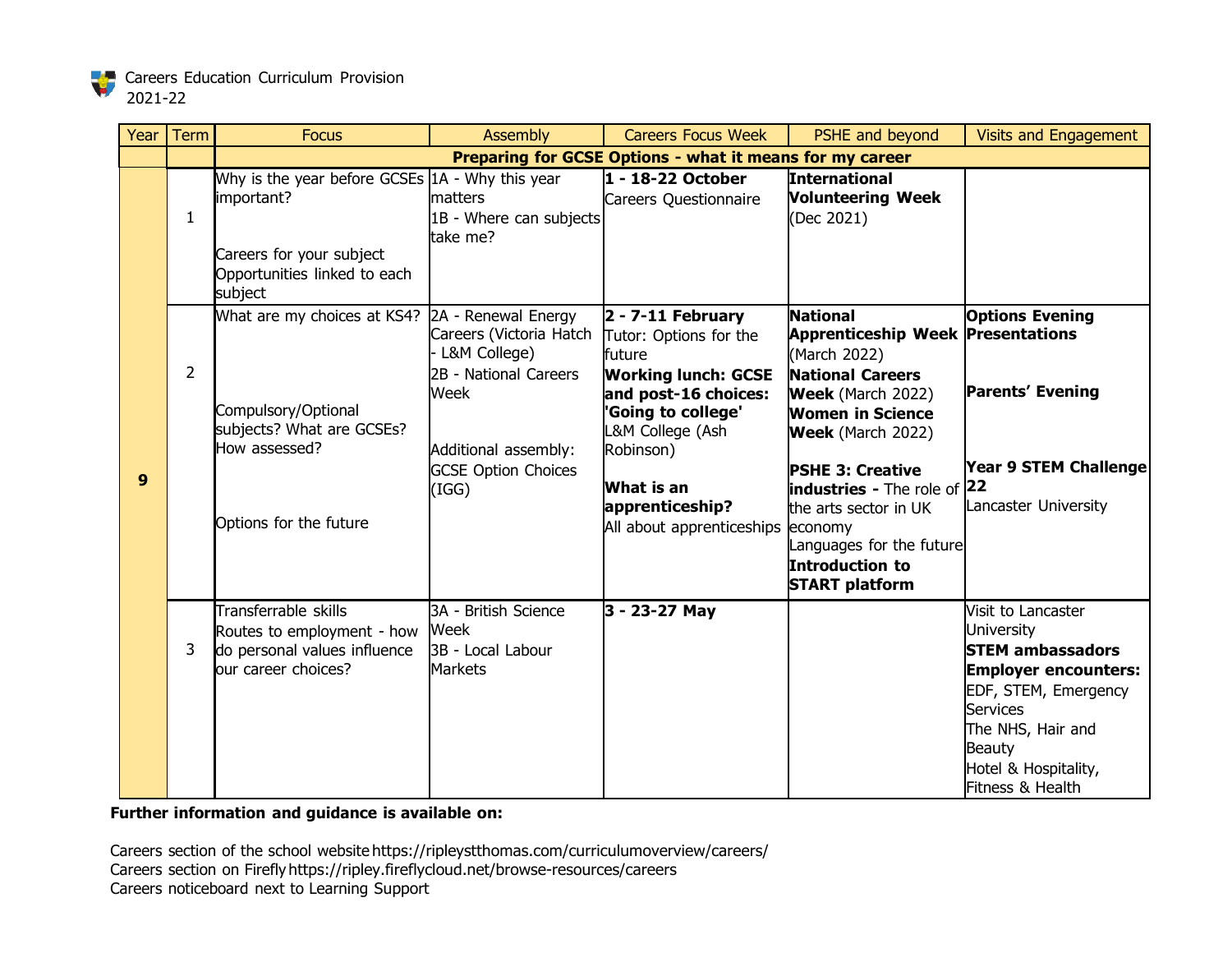# 2021-22

| Year | Term         | <b>Focus</b>                                                                                                                                                                                   | Assembly                                                                                                              | <b>Careers Focus Week</b>                                                                                                                                                                                                                                                                        | PSHE and beyond                                                                                                                                                                                                                                       | Visits and Engagement                                                                                                                                                  |
|------|--------------|------------------------------------------------------------------------------------------------------------------------------------------------------------------------------------------------|-----------------------------------------------------------------------------------------------------------------------|--------------------------------------------------------------------------------------------------------------------------------------------------------------------------------------------------------------------------------------------------------------------------------------------------|-------------------------------------------------------------------------------------------------------------------------------------------------------------------------------------------------------------------------------------------------------|------------------------------------------------------------------------------------------------------------------------------------------------------------------------|
|      |              |                                                                                                                                                                                                |                                                                                                                       | <b>Preparing for Post-16</b>                                                                                                                                                                                                                                                                     |                                                                                                                                                                                                                                                       |                                                                                                                                                                        |
|      | $\mathbf{1}$ | Introduction to Post-16<br>Choices<br>What is the difference<br>between: FE College and<br>Sixth Form?<br>A Levels and Vocational<br>qualifications<br>Sixth Form, College,<br>Apprenticeships | 1A - What are your Post- 1 - 18-22 October<br>16 choices?<br>1B - Which is the right<br>choice for you?               | <b>START Platform:</b><br>Writing your CV<br>Application forms                                                                                                                                                                                                                                   | <b>International</b><br><b>Volunteering Week</b><br>(Dec 2021)                                                                                                                                                                                        |                                                                                                                                                                        |
| 10   | $\mathbf{2}$ | Post-16 Choices<br>Apprenticeships /<br>Traineeships<br>Different types of<br>apprenticeships Entry<br>requirements / assessments<br>Challenging Stereotypes                                   | 2A - Post-16 choices: The 2 - 7-11 February<br>Sixth Form @Ripley,<br>M.Sim, H.Abell<br>2B - National Careers<br>Week | Tutor: What to do after<br>Year 11?<br><b>Working lunches:</b><br><b>GCSE and post-16</b><br>choices: 'Going to<br>college'<br>L&M College (Ash<br>Robinson) Kendal College PSHE 3: Financial<br>(Hope Dawson)<br>Your options after<br><b>GCSEs:</b><br>College, Sixth Form,<br>Apprenticeships | <b>National</b><br><b>Apprenticeship Week Expo:</b><br>(March 2022)<br><b>National Careers</b><br><b>Week</b> (March 2022)<br><b>Women in Science</b><br><b>Week</b> (March 2022)<br><b>Awareness</b><br><b>Budgeting</b><br>Pensions and Social Care | <b>Creative Industries</b><br>Art/Design/Digital Media<br>L&M College                                                                                                  |
|      | 3            | Planning for Work<br>Experience<br>Virtual work experience.<br>Work and the law:<br><b>Workers Rights</b><br>Health and Safety in the<br>workplace                                             | 3A - British Science Week <sup>3</sup> - 23-27 May<br>3B - Local Labour<br><b>Markets</b>                             |                                                                                                                                                                                                                                                                                                  | Start process of 1-2-1<br>interviews with Careers<br>Advisor<br>(Priority: PP/SEND)                                                                                                                                                                   | <b>PSHE Day 5: Meet the</b><br>Military (PSHE)<br>June<br><b>Employer encounters:</b><br>EDF, STEM, Emergency<br><b>Services</b><br>The NHS, Hair and<br><b>Beauty</b> |

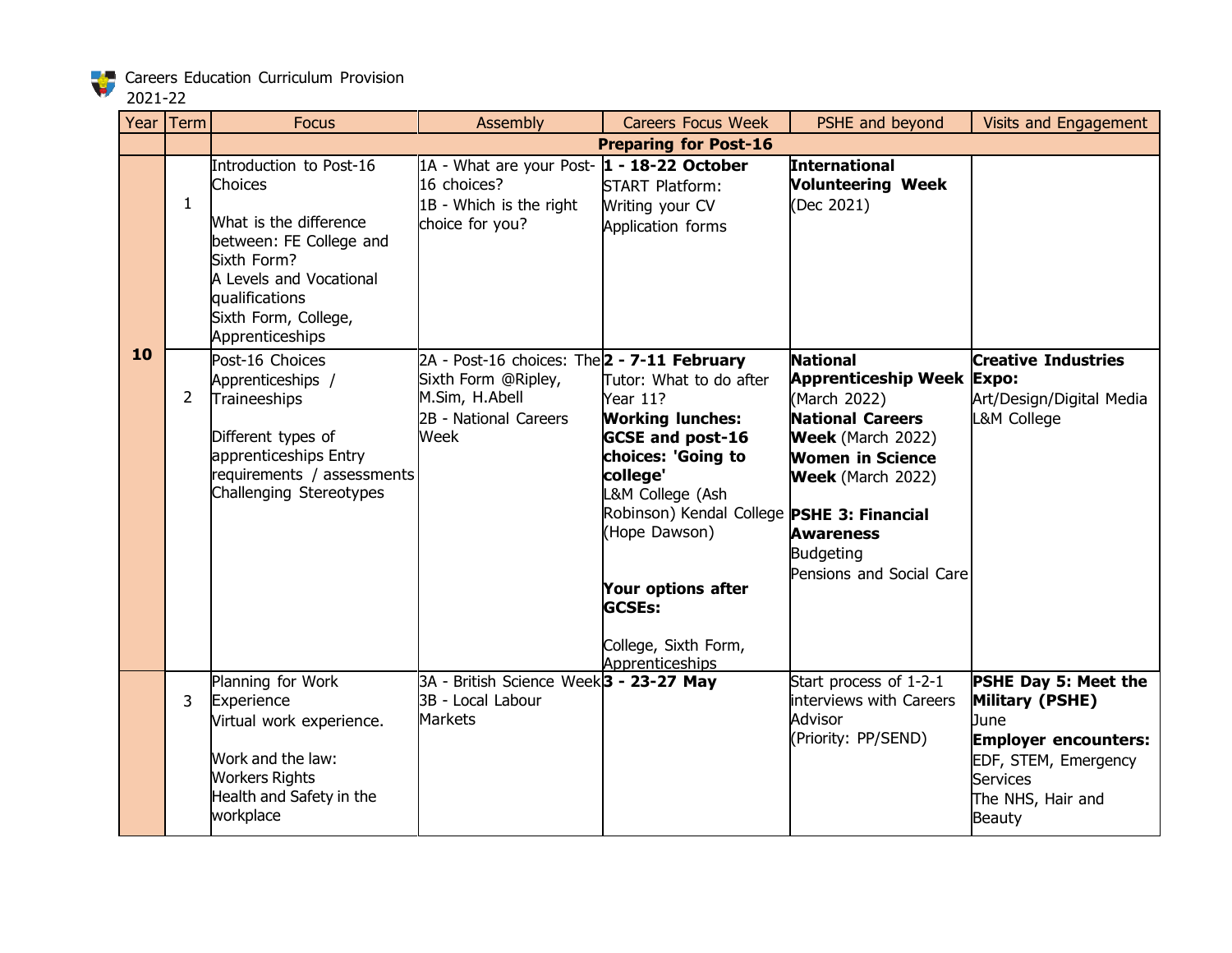

# 2021-22

| Year Term | <b>Focus</b>                        | Assembly | <b>Careers Focus Week</b>    | PSHE and beyond | Visits and Engagement                                                                |
|-----------|-------------------------------------|----------|------------------------------|-----------------|--------------------------------------------------------------------------------------|
|           |                                     |          | <b>Preparing for Post-16</b> |                 |                                                                                      |
|           | Work-life balance: mental<br>health |          |                              |                 | Hotel & Hospitality,<br>Fitness & Health<br><b>Virtual Work</b><br><b>Experience</b> |

# **Further information and guidance is available on:**

Careers section of the school website https://ripleystthomas.com/curriculumoverview/careers/ Careers section on Firefly https://ripley.fireflycloud.net/browse-resources/careers Careers noticeboard next to Learning Support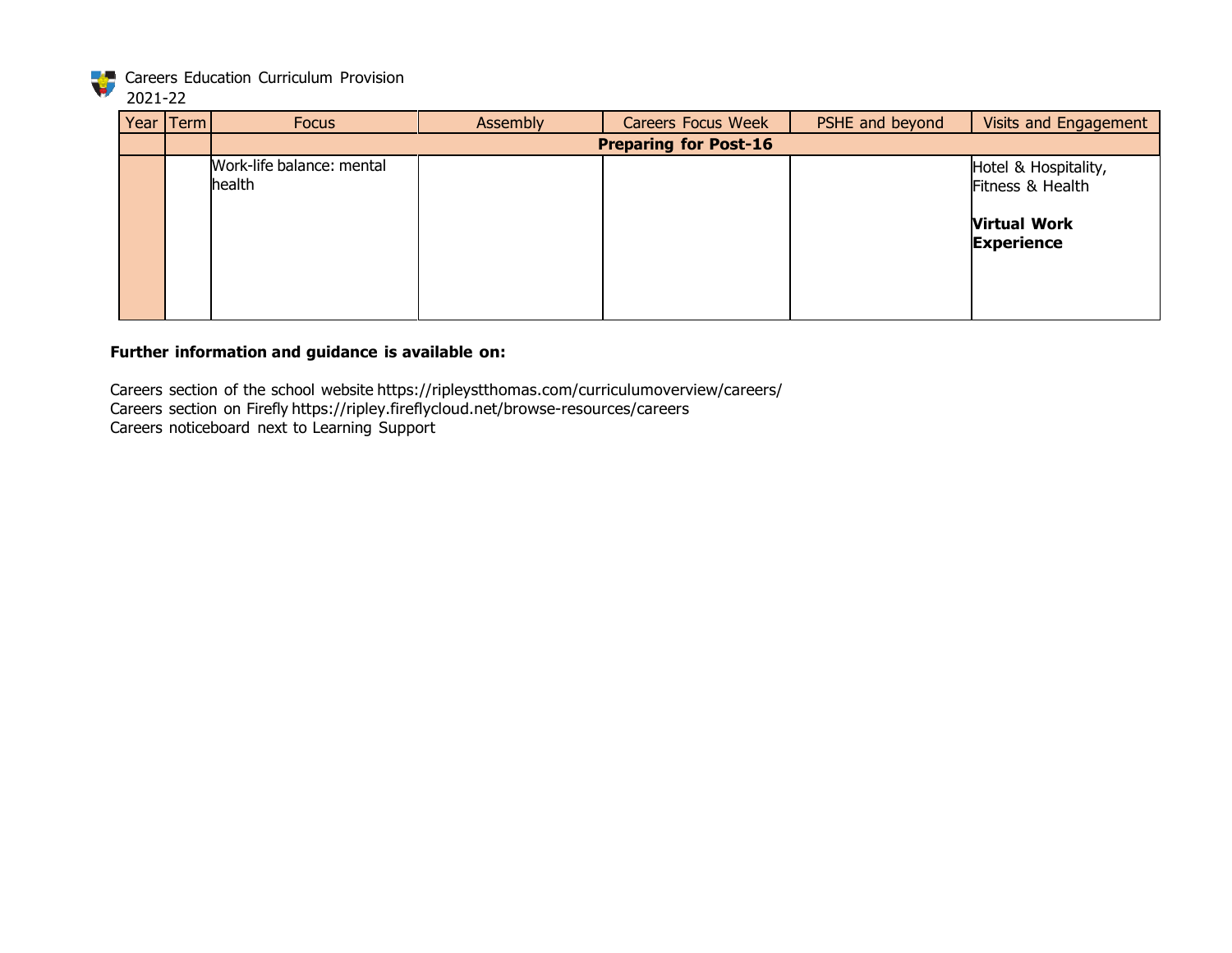

# 2021-22

| Year | Term           | <b>Focus</b>                                                                                                                                                                                                                                       | Assembly                                                                                        | <b>Careers Focus Week</b>                                                                                                                                                 | PSHE and beyond                                                                                                                                                                                  | Visits and Engagement                                                                                                                                                                                 |
|------|----------------|----------------------------------------------------------------------------------------------------------------------------------------------------------------------------------------------------------------------------------------------------|-------------------------------------------------------------------------------------------------|---------------------------------------------------------------------------------------------------------------------------------------------------------------------------|--------------------------------------------------------------------------------------------------------------------------------------------------------------------------------------------------|-------------------------------------------------------------------------------------------------------------------------------------------------------------------------------------------------------|
|      |                |                                                                                                                                                                                                                                                    |                                                                                                 | <b>Introduction to Post-18 Options</b>                                                                                                                                    |                                                                                                                                                                                                  |                                                                                                                                                                                                       |
| 11   | $\mathbf{1}$   | Introduction to Post-18<br>Options<br>University Level courses,<br>Apprenticeships (Advanced,<br>Higher and Degree), FE<br>Colleges, Work with training/<br>study, Gap Year, Internships,<br>Employment                                            | 1A - The Sixth Form<br>@Ripley<br>M.Sim, H. Abell<br>1B - Sixth Form Student<br>Leadership team | 1 - 18-22 October<br>Working lunch: Careers in<br>the NHS                                                                                                                 | 1-2-1 interviews with<br>Careers Advisor<br><b>International</b><br><b>Volunteering Week</b><br>(Dec 2021)<br><b>PSHE 1: VI Form Taster Apprenticeships</b><br>Day<br>The Sixth Form<br>@Ripley: | <b>Catering and</b><br><b>Hospitality Event</b><br>L&M College<br>Presentation<br>Myerscough College<br>Lancaster & Morecambe<br>Kendal College<br><b>Sixth Form Open</b><br><b>Evening</b>           |
|      | $\overline{2}$ | Higher Education What is it?<br>Benefits?<br>Types of HE courses and entry 2B - National Careers<br>requirements (UCAS points)<br>Application process<br>(statements)<br>Higher/Degree<br>Apprenticeships<br>Life-long learning, ie - Open<br>Uni. | 2A - What is Higher<br>Education?<br>Week                                                       | $2 - 7 - 11$ February<br>The Benefits of Higher<br>Education<br>What is an<br>apprenticeship? All about(March 2022)<br>apprenticeships<br>The UCAS application<br>process | <b>National</b><br><b>Apprenticeship Week</b><br>(March 2022)<br>National Careers Week L&M College<br><b>Women in Science</b><br><b>Week</b> (March 2022)                                        | <b>Creative Industries</b><br>Expo:<br>Art/Design/Digital Media<br><b>Vocational tester</b><br>sessions<br>Focus: PP students                                                                         |
|      | 3              |                                                                                                                                                                                                                                                    | 3A - Apprenticeships                                                                            |                                                                                                                                                                           |                                                                                                                                                                                                  | Visit to:<br>Kendal College<br>Myerscough College<br><b>Employer encounters:</b><br>EDF, STEM, Emergency<br>Services. The NHS, Hair<br>and Beauty, Hotel &<br>Hospitality, Fitness &<br><b>Health</b> |

**Further information and guidance is available on:**

Careers section of the school website <https://ripleystthomas.com/curriculumoverview/careers/> Careers section on Firefly <https://ripley.fireflycloud.net/browse-resources/careers> Careers noticeboard next to Learning Support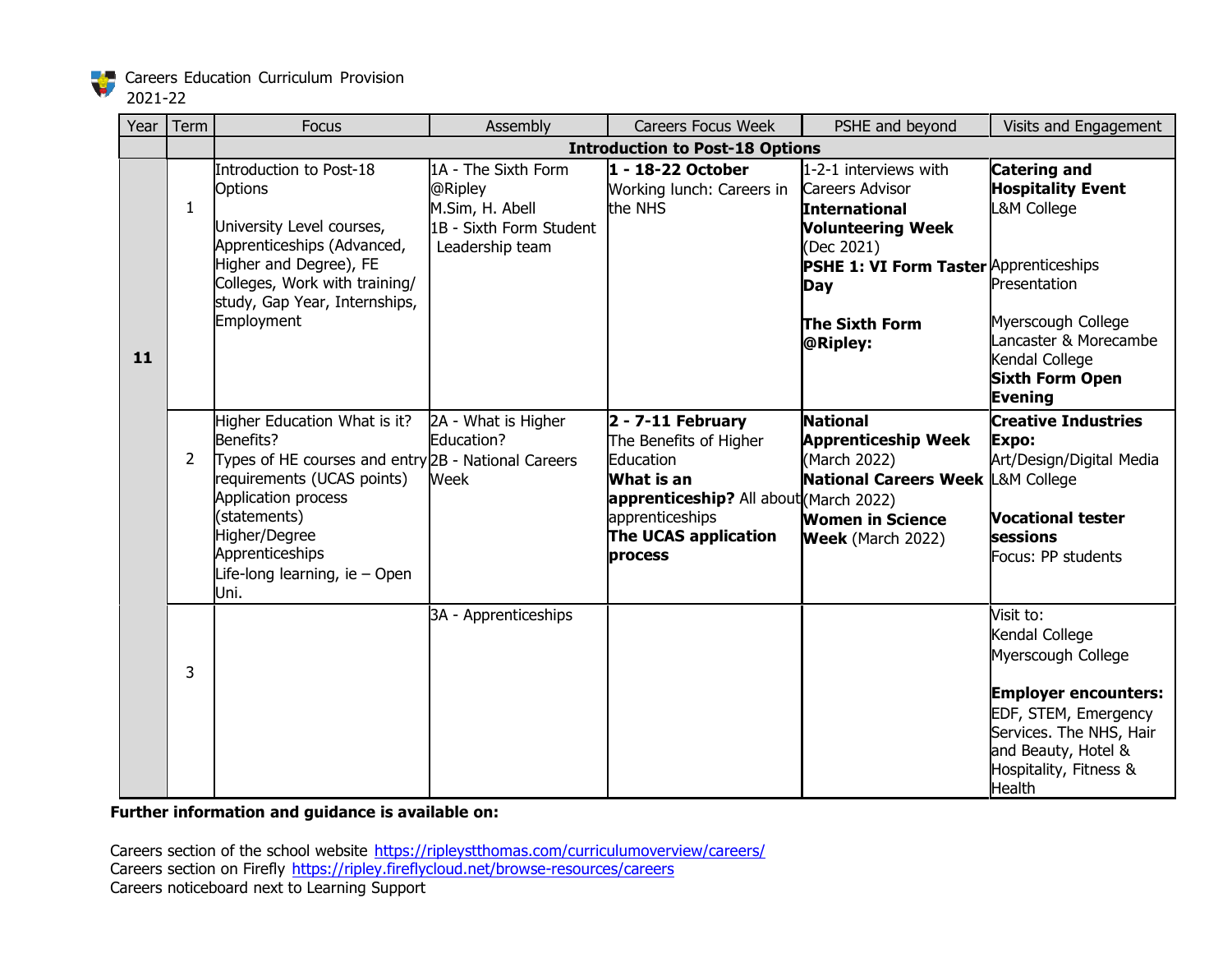

2021-22

| Year | Term           | <b>Focus</b>                                                                                                                                                                                                                                                                                                                                                                                                                                                                                                                                            | Assembly                                                                                                                                                                                                                                  | <b>Careers Focus Week</b>                                                                                                                                                           | PSHE and beyond                                                                                                                                                                                                                                                                                                                                                                                                                            | Visits and Engagement                                                                                                                                                                                                                                                                                                                                                                                              |
|------|----------------|---------------------------------------------------------------------------------------------------------------------------------------------------------------------------------------------------------------------------------------------------------------------------------------------------------------------------------------------------------------------------------------------------------------------------------------------------------------------------------------------------------------------------------------------------------|-------------------------------------------------------------------------------------------------------------------------------------------------------------------------------------------------------------------------------------------|-------------------------------------------------------------------------------------------------------------------------------------------------------------------------------------|--------------------------------------------------------------------------------------------------------------------------------------------------------------------------------------------------------------------------------------------------------------------------------------------------------------------------------------------------------------------------------------------------------------------------------------------|--------------------------------------------------------------------------------------------------------------------------------------------------------------------------------------------------------------------------------------------------------------------------------------------------------------------------------------------------------------------------------------------------------------------|
|      |                |                                                                                                                                                                                                                                                                                                                                                                                                                                                                                                                                                         |                                                                                                                                                                                                                                           | <b>Exploring Post 18 options</b>                                                                                                                                                    |                                                                                                                                                                                                                                                                                                                                                                                                                                            |                                                                                                                                                                                                                                                                                                                                                                                                                    |
| 12   | $\mathbf{1}$   | <b>Career Planning Journey</b><br>Considering post 18 options<br>Pros and cons of different<br>pathways<br>Introduction to VESPA (Vision<br>and Effort)<br><b>Weekly Opportunities</b><br><b>Bulletin</b><br>Highlighting work experience<br>(in-person and virtual), online<br>events and fairs, University<br>and apprenticeship tasters                                                                                                                                                                                                              | <b>Advice for Year 12</b><br><b>SUCCESS</b><br>Student Leadership Team<br>Amanda Blundell-Roberts                                                                                                                                         | 1 - 18-22 October<br>Spotlight on virtual work<br>experience<br><b>UK University and</b><br>Apprenticeship<br><b>Virtual Fair</b>                                                   | <b>PSHE 2:</b><br>Study skills for success<br>(Northumbria University)<br>Making the Most of Year<br>12 (Lancaster University)<br>2Fri 5 Enrichment<br>session: Virtual Work<br><b>Experience and career</b><br>related MOOCs<br><b>Enrichment</b><br><b>MOOCs</b><br><b>Careers Academies</b>                                                                                                                                             | Journalism & PR Careers<br>talk<br>Legal Careers talk<br>Aspiring Healthcare<br>Professionals<br>Enrichment: careers talks<br><b>Aspiring Teachers</b><br>Enrichment: outstanding<br>teaching workshop (Edge<br>Hill University)<br><b>Aspiring Engineers</b><br>Enrichment:<br>real world project                                                                                                                 |
|      | $\overline{2}$ | <b>Career Planning Journey</b><br>Preparing for and reflecting<br>on UCAS exhibition<br>Signing up to UCAS Hub<br>Research and shortlisting<br>opportunities<br><b>UCAS careers quiz</b><br><b>UCAS discovery events</b><br>VESPA (systems and practice)<br><b>Weekly Opportunities</b><br><b>Bulletin</b><br>Highlighting work experience<br>(in-person and virtual), online Louise Whitehouse<br>events and fairs, University<br>and apprenticeship tasters<br><b>R6ach Award Launch</b><br>Non qualification and work<br>based learning award scheme | Duke of Edinburgh Gold 2 - 7-11 February<br><b>Award</b><br>Chris Hale<br><b>NCS</b><br>Inspira<br><b>Making the Most of the</b><br><b>UCAS Exhibition</b><br>Northumbria University<br>Your Sixth Form Career<br><b>Planning Journey</b> | <b>National</b><br><b>Apprenticeships Week</b><br>Myth busting;<br>apprenticeship sectors and<br>roles; spotlight on degree<br>apprenticeships;<br>highlighting of online<br>events | <b>National</b><br><b>Apprenticeship Week</b><br>(Feb 2022)<br><b>National Careers Week Law Enrichment</b><br>(March 2022)<br><b>PSHE 4:</b><br>Degree Apprenticeships<br>(Manchester Metropolitan<br>University) Choosing<br>Courses & Universities<br>(Leeds University)<br>2Fri 5 Enrichment<br>session: Virtual Work<br><b>Experience and career</b><br>related MOOCs<br><b>Enrichment</b><br><b>MOOCs</b><br><b>Careers Academies</b> | <b>Manchester UCAS</b><br><b>Exhibition</b><br>Lancaster University Law<br>Society)<br>Aspiring Healthcare<br>Professionals Enrichment:<br>allied healthcare careers<br>talks<br><b>Aspiring Teachers</b><br>Enrichment: T&L<br>workshops from<br>professionals<br><b>Aspiring Engineers</b><br>Enrichment:<br>real world project<br>Social Sciences<br>enrichment: talks on<br>working in prison and<br>probation |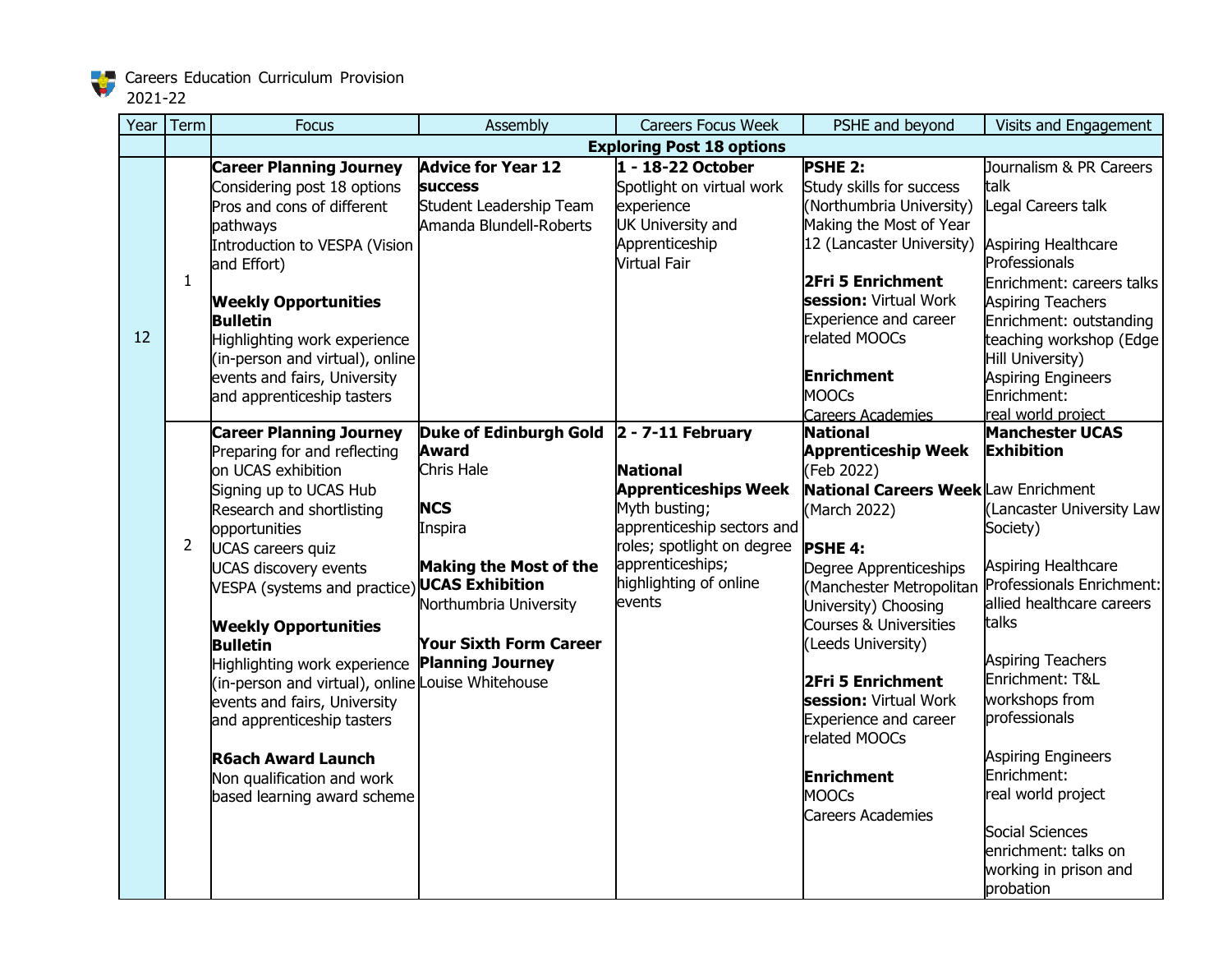| <u>רב ורחב</u> |      |                                  |                                             |                                                   |                                           |                            |  |
|----------------|------|----------------------------------|---------------------------------------------|---------------------------------------------------|-------------------------------------------|----------------------------|--|
| Year           | Term | <b>Focus</b>                     | Assembly                                    | <b>Careers Focus Week</b>                         | PSHE and beyond                           | Visits and Engagement      |  |
|                |      | <b>Exploring Post 18 options</b> |                                             |                                                   |                                           |                            |  |
|                |      | <b>Career Planning Journey</b>   | <b>Studying in Scotland</b>                 | 3 - 23-27 May                                     | <b>PSHE 5:</b>                            | <b>Employer encounters</b> |  |
|                |      | Further research and             | University of Dundee                        |                                                   | Personal statements                       | (see PSHE 5)               |  |
|                | 3    | shortlisting of options          |                                             | Making the right                                  | (Lancaster University)                    |                            |  |
|                |      | CV development                   | <b>Former students</b>                      | choices                                           |                                           | Six week enrichment        |  |
|                |      | Personal statement planning      | University & apprenticeships University and |                                                   | <b>Employers Carousel Event challenge</b> |                            |  |
|                |      | and development                  | experience & advice                         | apprenticeship shortlisting: (NHS, BBC, BAE, RSM, |                                           |                            |  |
|                |      | Open days (in person and         |                                             | weighing up the pros and                          | Factored, Lancaster                       | Apprenticeship scheme      |  |
|                |      | virtual) VESPA (attitude)        | <b>Gap Year Opportunities</b>               | cons                                              | University)                               | presentation and           |  |
|                |      |                                  | Project Trust                               |                                                   |                                           | application advice         |  |
| 12             |      | <b>Weekly Opportunities</b>      |                                             |                                                   | Planning a gap year                       | from former students       |  |
|                |      | <b>Bulletin</b>                  |                                             |                                                   | (former student)                          |                            |  |
|                |      | Highlighting work experience     |                                             |                                                   |                                           |                            |  |
|                |      | (in-person and virtual), online  |                                             |                                                   | <b>Enrichment</b>                         |                            |  |
|                |      | events and fairs, University     |                                             |                                                   | <b>MOOCs</b>                              |                            |  |
|                |      | and apprenticeship tasters       |                                             |                                                   | Careers Academies                         |                            |  |
|                |      |                                  |                                             |                                                   |                                           |                            |  |
|                |      | <b>R6ach Award</b>               |                                             |                                                   |                                           |                            |  |
|                |      | Students continue to work        |                                             |                                                   |                                           |                            |  |
|                |      | towards non qualification and    |                                             |                                                   |                                           |                            |  |
|                |      | work based learning award        |                                             |                                                   |                                           |                            |  |
|                |      | scheme                           |                                             |                                                   |                                           |                            |  |
|                |      |                                  |                                             |                                                   |                                           |                            |  |
|                |      |                                  |                                             |                                                   |                                           |                            |  |

# **Further information and guidance is available on:**

Careers section of the school website <https://ripleystthomas.com/curriculumoverview/careers/> Careers section on Firefly <https://ripley.fireflycloud.net/browse-resources/careers> Careers noticeboard next to Learning Support

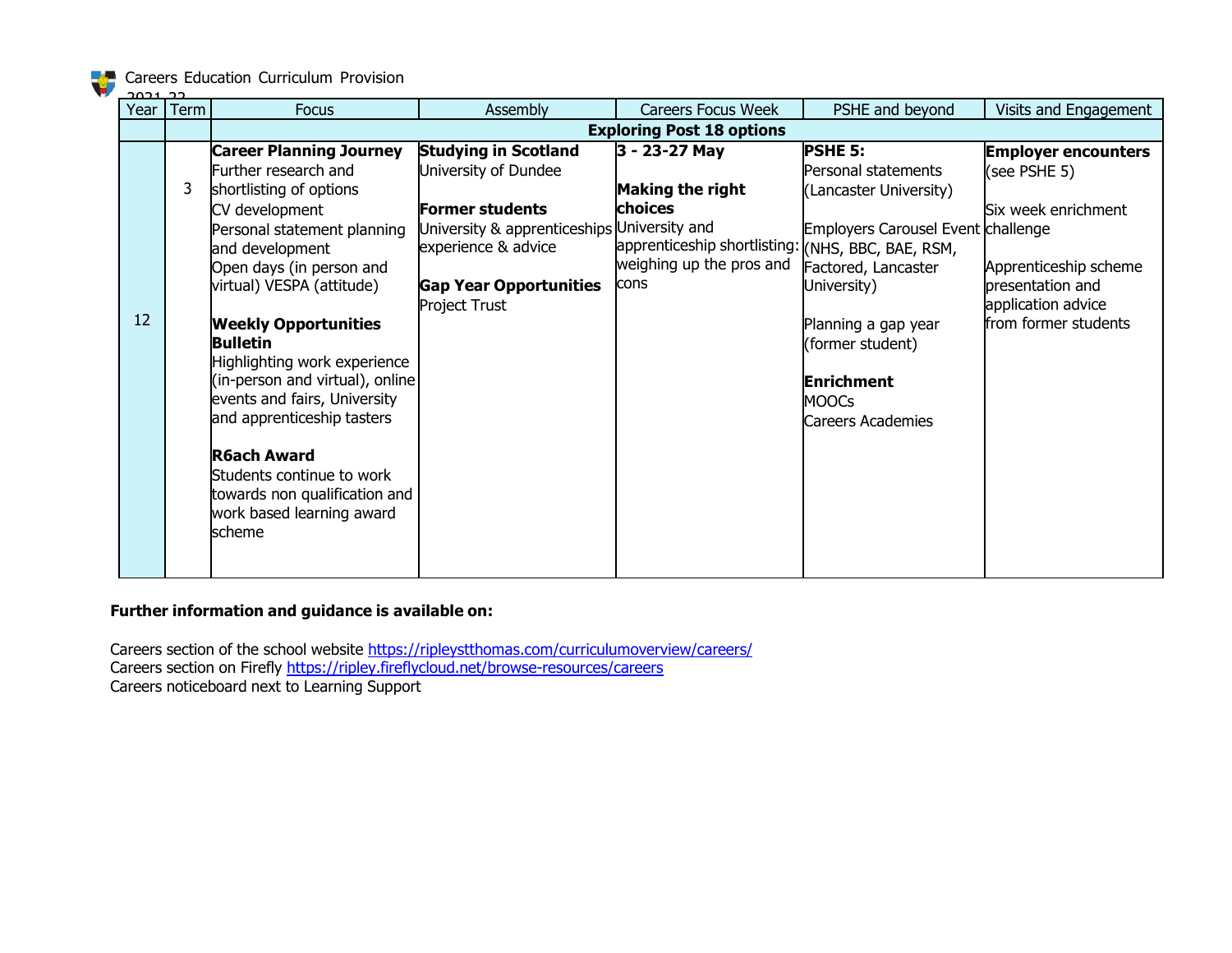

| Year | Term | <b>Focus</b>                                   | Assembly                | <b>Careers Focus Week</b>           | PSHE and beyond          | Visits and Engagement                      |
|------|------|------------------------------------------------|-------------------------|-------------------------------------|--------------------------|--------------------------------------------|
|      |      |                                                |                         | Preparing for life after sixth form |                          |                                            |
|      |      | <b>Career Planning Journey</b>                 | <b>Former students</b>  | 1 - 18-22 October                   | <b>PSHE 2:</b>           | <b>Employer encounters</b>                 |
|      | 1    |                                                | Degree apprenticeship   | Spotlight on virtual work           | Study skills for success | <b>BAE Systems</b>                         |
|      |      | <b>UCAS</b> applications                       | pathways                | experience                          | (Northumbria University) | UCLAN - degree                             |
|      |      | Apprenticeships research &                     | University experience / | <b>UK University and</b>            |                          | apprenticeships Sheet                      |
|      |      | shortlisting                                   | advice                  | Apprenticeship                      | <b>Enrichment</b>        | Piling UK (Civil                           |
|      |      | CV updating                                    |                         | <b>Virtual Fair</b>                 | <b>MOOCs</b>             | Engineering)                               |
|      |      | Employability skills                           |                         |                                     | Careers Academies        | Journalism & PR                            |
|      |      | Mock interview practice                        |                         |                                     |                          | <b>Volker Stevin</b>                       |
|      |      | Post 18 options - further                      |                         |                                     |                          | Legal Careers                              |
|      |      | research &                                     |                         |                                     |                          | <b>Mock interviews</b>                     |
| 13   |      | application support                            |                         |                                     |                          |                                            |
|      |      |                                                |                         |                                     |                          | Veterinary and healthcare<br>professionals |
|      |      | <b>Weekly Opportunities</b><br><b>Bulletin</b> |                         |                                     |                          |                                            |
|      |      | Highlighting work experience                   |                         |                                     |                          | Aspiring Healthcare                        |
|      |      | (in-person and virtual), online                |                         |                                     |                          | Professionals                              |
|      |      | events and fairs,                              |                         |                                     |                          | Enrichment: careers talks                  |
|      |      | apprenticeship vacancies, gap                  |                         |                                     |                          | <b>Aspiring Teachers</b>                   |
|      |      | vear schemes                                   |                         |                                     |                          | Enrichment: outstanding                    |
|      |      |                                                |                         |                                     |                          | teaching workshop (Edge                    |
|      |      |                                                |                         |                                     |                          | Hill University)                           |
|      |      |                                                |                         |                                     |                          | Aspiring Engineers                         |
|      |      |                                                |                         |                                     |                          | Enrichment:                                |
|      |      |                                                |                         |                                     |                          | real world project                         |
|      |      |                                                |                         |                                     |                          |                                            |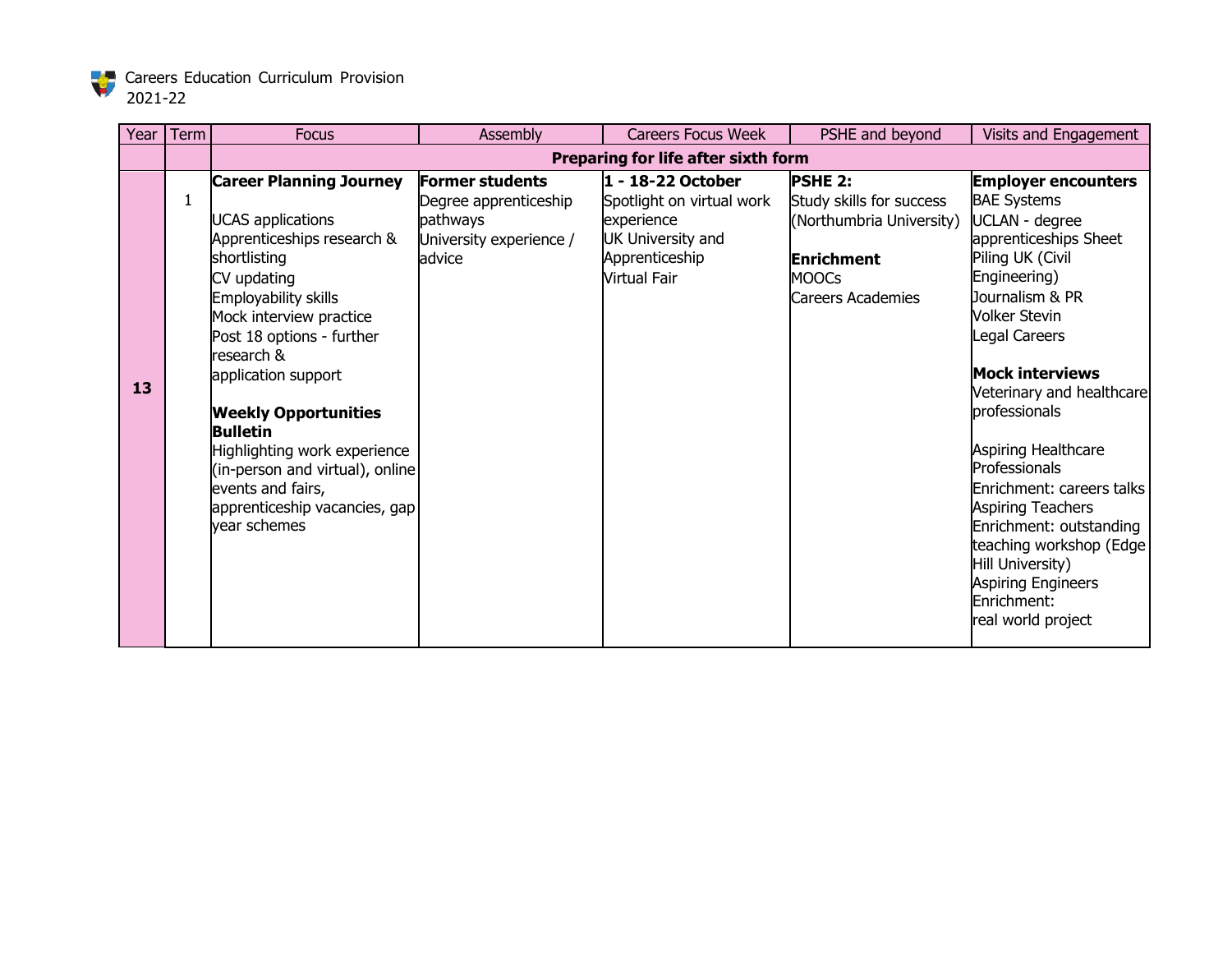

| Year |   | Term <b>Focus</b>               | <b>Assembly</b>                         | <b>Careers Focus Week</b>           | <b>PSHE and beyond</b>                         | Visits and Engagement     |
|------|---|---------------------------------|-----------------------------------------|-------------------------------------|------------------------------------------------|---------------------------|
|      |   |                                 |                                         | Preparing for life after sixth form |                                                |                           |
|      |   | <b>Career Planning Journey</b>  | Future Plans and Next 2 - 7-11 February |                                     | <b>National</b>                                | Aspiring Healthcare       |
|      |   | Application refinement          | <b>Steps</b>                            |                                     | <b>Apprenticeship Week</b>                     | Professionals             |
|      | 2 | Preparing for assessment        | Denise Apsey                            | <b>National</b>                     | (Feb 2022)                                     | Enrichment: allied        |
|      |   | centres and interviews          |                                         | <b>Apprenticeships Week</b>         | National Careers Week healthcare careers talks |                           |
| 13   |   | Preparing for employment        |                                         | Online events, vacancy              | (March 2022)                                   |                           |
|      |   | Focus on gap years              |                                         | snapshots, application              |                                                | <b>Aspiring Teachers</b>  |
|      |   |                                 |                                         | support                             | <b>PSHE 3:</b>                                 | Enrichment: T&L           |
|      |   | <b>Weekly Opportunities</b>     |                                         |                                     | The Money Charity:                             | workshop from             |
|      |   | <b>Bulletin</b>                 |                                         | <b>UCAS next steps</b>              | Budgeting / Money                              | professionals             |
|      |   | Highlighting work experience    |                                         | Replying to offers; UCAS            | Management                                     |                           |
|      |   | (in-person and virtual), online |                                         | <b>Extra</b>                        | <b>ASK: Apprenticeships</b>                    | <b>Aspiring Engineers</b> |
|      |   | events and fairs,               |                                         |                                     | Application                                    | Enrichment:               |
|      |   | apprenticeship vacancies, gap   |                                         |                                     | workshop                                       | real world project        |
|      |   | vear schemes                    |                                         |                                     |                                                |                           |
|      |   |                                 |                                         |                                     | <b>PSHE 4:</b>                                 | Social Sciences           |
|      |   |                                 |                                         |                                     | Transition to University                       | enrichment: talks on      |
|      |   |                                 |                                         |                                     | (Leeds University)                             | working in prison and     |
|      |   |                                 |                                         |                                     | <b>Student Finance</b>                         | probation                 |
|      |   |                                 |                                         |                                     | (Lancaster University)                         |                           |
|      |   |                                 |                                         |                                     |                                                |                           |
|      |   |                                 |                                         |                                     | <b>Enrichment</b>                              |                           |
|      |   |                                 |                                         |                                     | <b>MOOCs</b>                                   |                           |
|      |   |                                 |                                         |                                     | Careers Academies                              |                           |